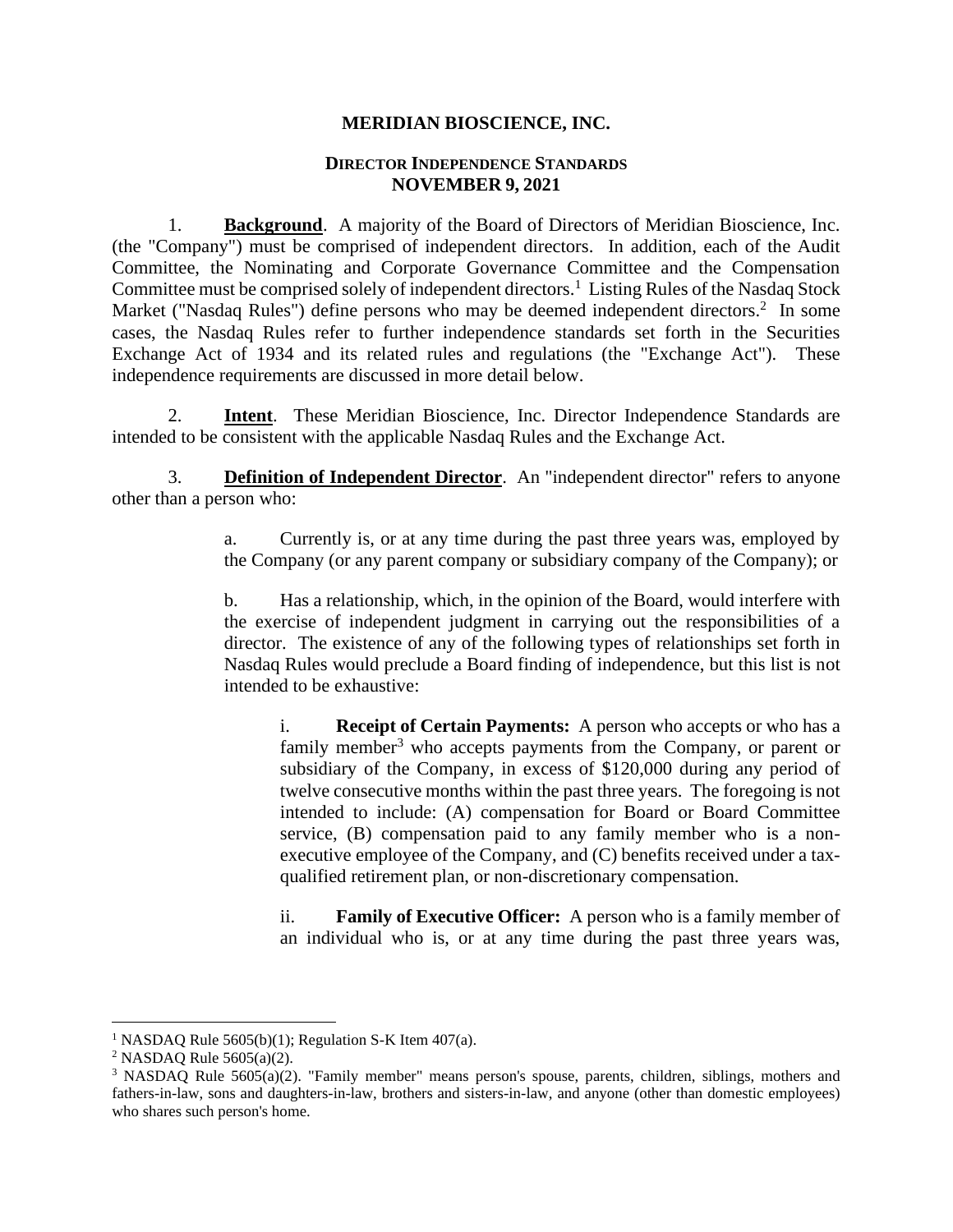employed by the Company, or by any parent or subsidiary of the Company, as an executive officer.

iii. **Business Relationship:** A person who is, or has a family member who is, a partner in, or a controlling shareholder or an executive officer of, any organization to which the Company made, or from which the Company received, payments for property or services in the current or any of the past three fiscal years that exceeded 5% of the recipient's consolidated gross revenues for that year, or \$200,000, whichever is more. The foregoing is not intended to include payments: (A) arising solely from investments in the Company's securities; and (B) payments under non-discretionary charitable contribution matching programs.

iv. **Interlocking Directorate:** A director of the Company who is, or has a family member who is, employed as an executive officer of another entity where at any time during the past three years any of the executive officers of the Company serves on the compensation committee of such other entity.

v. **Auditor Relationship:** A person who: (A) is, or has a family member who is, a current partner of the Company's outside auditor, or (B) was a partner or employee of the Company's outside auditor and worked on the Company's audit at any time during any of the past three years.

4. **Additional Independence Requirements for Audit Committee Members. 4** In addition to being an independent director as defined above, members of the Audit Committee must also meet the following independence tests:

> a. The Audit Committee member may not accept directly or indirectly any consulting, advisory or other compensatory fee from the Company or any of its subsidiaries. For the purposes of this independence standard, compensatory fees are not intended to include Board or Board committee fees or fixed amounts of compensation under a retirement plan for prior service with the Company (provided that such compensation is not contingent in any way on continued service). Indirect acceptance includes acceptance: (i) by a spouse, by a minor child or stepchild, or by a child or stepchild sharing a home with the member; or (ii) by an entity (A) in which the member is a partner, member, executive officer (or similar position), and (B) which provides accounting, consulting, legal, investment banking or financial advisory services to the Company or any of its subsidiaries.

> b. The Audit Committee member must not be an "affiliated person" of the Company in accordance with rules of the Exchange Act. For these purposes, a member of the Audit Committee may not beneficially own or control 10% or more of the Company's securities.

 $4$  NASDAQ Rule 5605(c)(2); Exchange Act Rule 10A-3(b)(1).